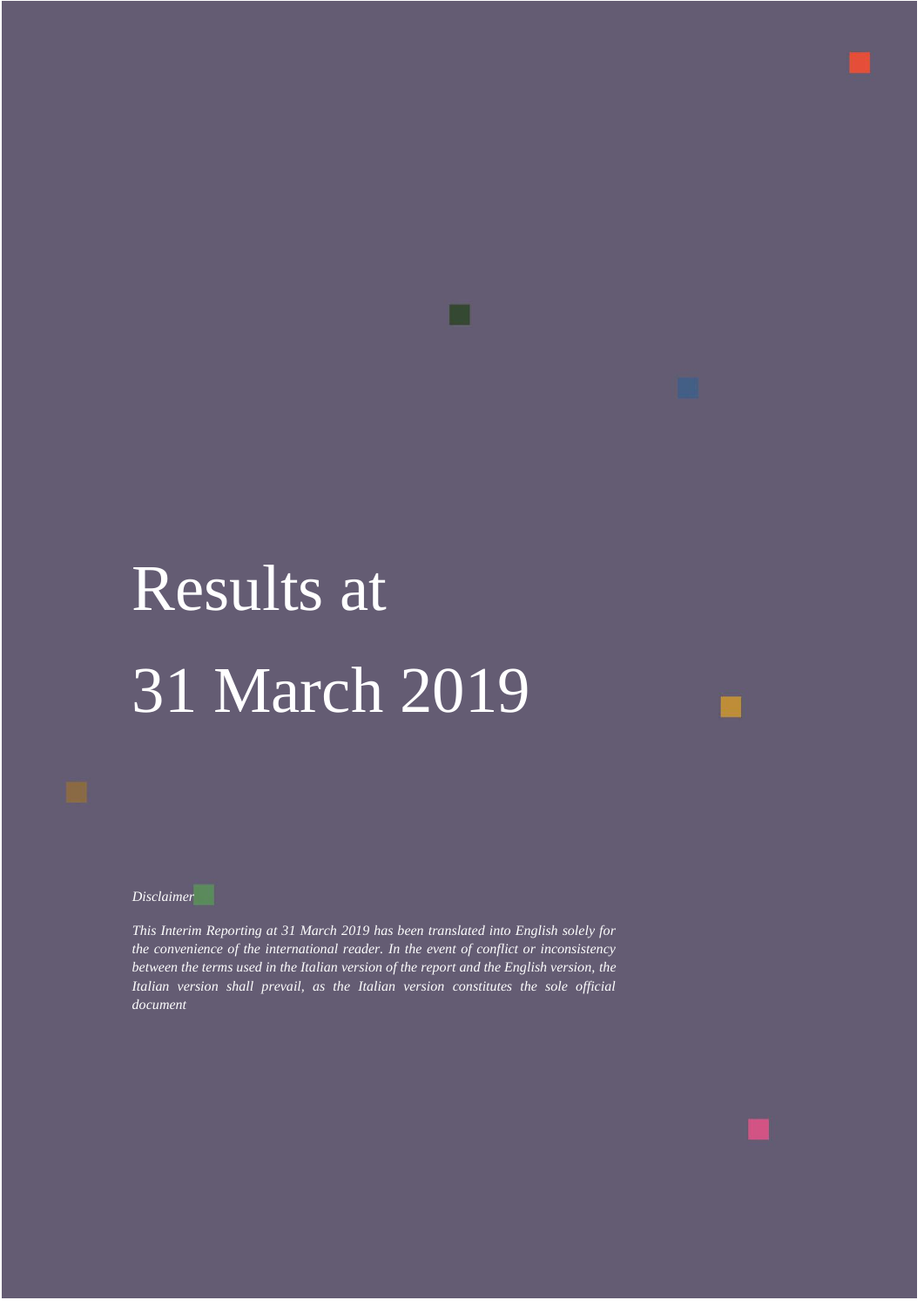# **CONTENTS**

|                 | Main transactions of the first three months of 2019 significant events occurred after the period-end11 |  |
|-----------------|--------------------------------------------------------------------------------------------------------|--|
|                 |                                                                                                        |  |
| $\mathcal{I}$ . |                                                                                                        |  |
| 2.              |                                                                                                        |  |
| $\mathfrak{Z}$  | $CONTINGENT\ LLABILITIES$                                                                              |  |
|                 |                                                                                                        |  |
|                 |                                                                                                        |  |
|                 |                                                                                                        |  |
|                 | Declaration of the officer in charge of financial reporting pursuant to Art. 154-bis, paragraph 2 of   |  |
|                 |                                                                                                        |  |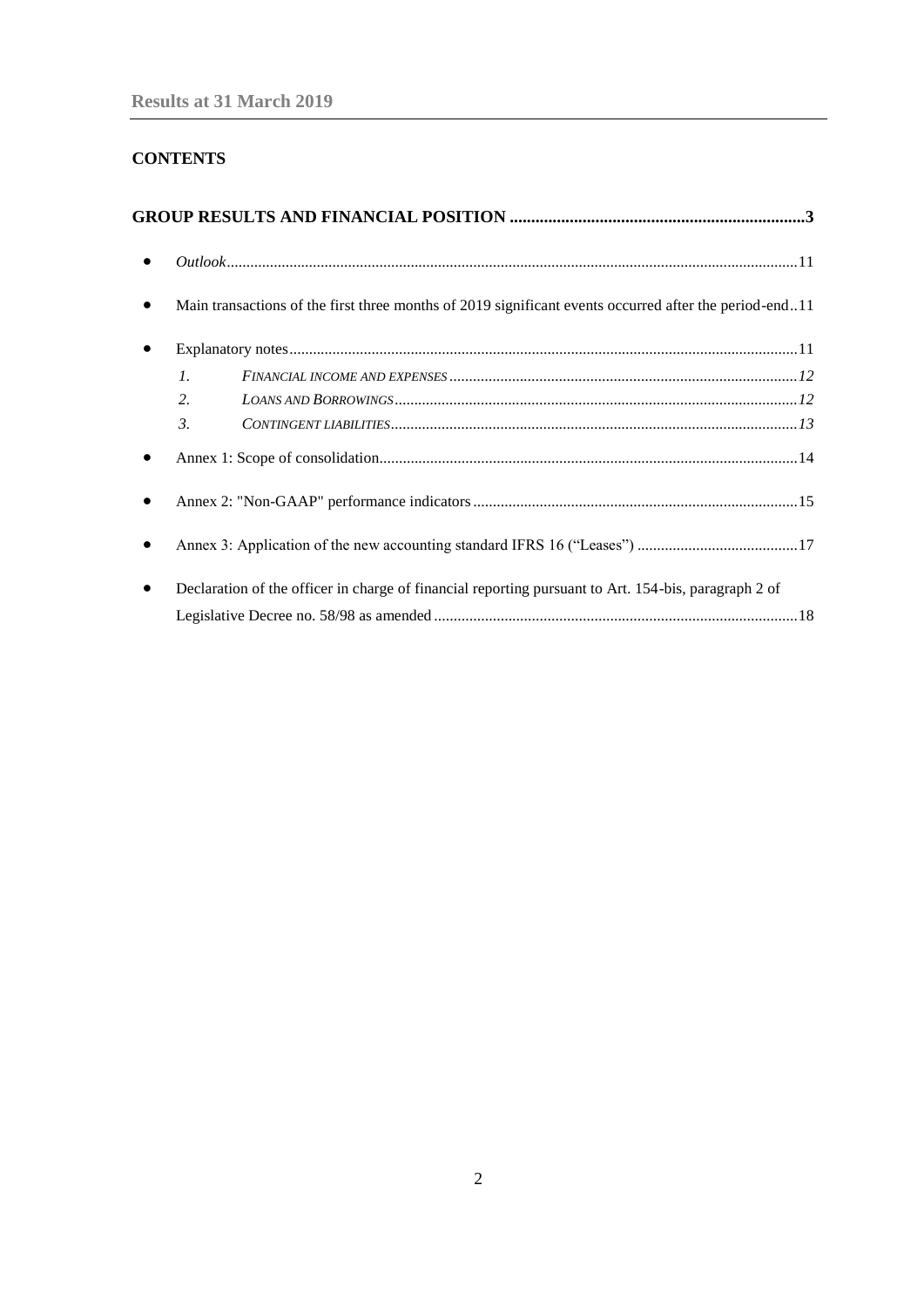<span id="page-2-0"></span>

|                                              | <b>March 2019</b> | March 2018 | <b>Change</b> | 2018     |
|----------------------------------------------|-------------------|------------|---------------|----------|
| New orders                                   | 2,518             | 2,164      | 16.4%         | 15,124   |
| Order backlog                                | 36,575            | 33,360     | 9.6%          | 36,118   |
| Revenue                                      | 2,725             | 2,451      | 11.2%         | 12,240   |
| EBITDA                                       | 280               | 251        | 11.6%         | 1,534    |
| EBITA                                        | 163               | 153        | $6.5\%$       | 1,120    |
| ROS                                          | $6.0\%$           | $6.2\%$    | (0.2) p.p.    | 9.2%     |
| EBIT                                         | 156               | 121        | 28.9%         | 715      |
| <b>EBIT</b> Margin                           | $5.7\%$           | $4.9\%$    | 0.8 p.p.      | 5.8%     |
| Net Result before extraordinary transactions | 77                | 50         | 54.0%         | 421      |
| Net result                                   | 77                | 50         | 54.0%         | 510      |
| Group Net Debt                               | 4,016             | 3,595      | 11.7%         | 2,351    |
| FOCF                                         | (1,114)           | (1,057)    | $(5.4\%)$     | 336      |
| ROI                                          | 8.4%              | 8.4%       | 0.0 p.p.      | $16.4\%$ |
| ROE                                          | 6.7%              | 4.8%       | 1.9 p.p.      | $9.7\%$  |
| Workforce                                    | 48,040            | 45,606     | 5.3%          | 46,462   |

# **Group results and financial position**

*Key performance indicators ("KPI")*

*Please refer to Annex 2 "Non-GAAP performance indicators" for definitions.*

The results were up for the first quarter of 2019 over the comparative period and in particular:

- New orders equal to €bil. 2.5 showed, compared to the first three months of 2018 (€bil. 2.2), an increase equal to 16.4%, mainly due to the *Defense Electronics & Security* sector;
- Revenues equal to  $E\$ bil. 2.7 increased by 11.2% compared to the first quarter of 2018 ( $E\$ bil. 2.5), mainly in relation to the *Defense Electronics & Security* sector and, to a lesser extent, to *Helicopters*;
- EBITA equal to  $\epsilon$ mil. 163 showed an increase of 6.5% compared to the first quarter of 2018 (€mil. 153);
- Operating profits, equal to 6%, are substantially in line with the comparative period (6.2% in the first quarter of 2018);
- Net result before extraordinary transactions equal to  $\epsilon$ mil. 77 ( $\epsilon$ mil. 50 in the first quarter of 2018) benefitted, compared to the first quarter of 2018, in addition to an improved operating result, from lower restructuring costs and from a reduction in the amortisation of assets deriving from Purchase Price Allocation and in financial expense;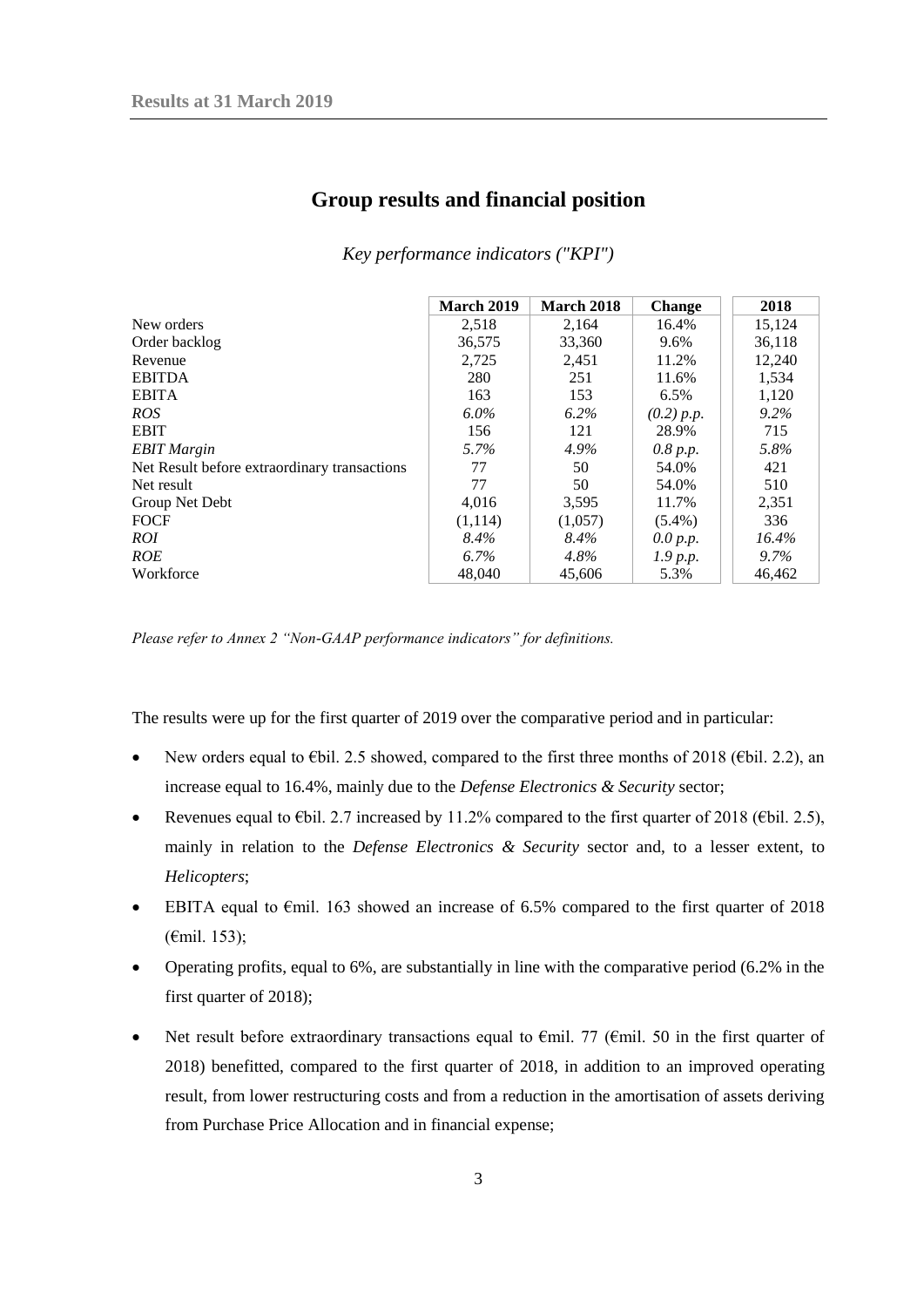- Group Net Debt equal to €bil. 4.0 worsened, compared to 31 December 2018 (€bil. 2.4) and to 31 March 2018 (€bil. 3.6) due to the usual cash flow trend in the first part of the year as well as to the adoption of IFRS 16 "*Leases*";
- The cash flow for the period, negative for  $\epsilon$ mil. 1,114, was substantially in line with the first quarter of 2018 (negative for €mil. 1,057).

The primary changes that marked the Group's performance compared with that of the previous year are described below. A more thorough analysis can be found in the section covering the trends in each business segment.

|                                |                      | <b>31 March 2019</b> |                          |                          |            |  |  |
|--------------------------------|----------------------|----------------------|--------------------------|--------------------------|------------|--|--|
|                                | <b>New</b><br>orders | Order backlog        | <b>Revenues</b>          | <b>EBITA</b>             | <b>ROS</b> |  |  |
| <b>Helicopters</b>             | 688                  | 12,141               | 813                      | 56                       | 6.9%       |  |  |
| Defense Electronics & Security | 1,507                | 12,944               | 1,329                    | 100                      | 7.5%       |  |  |
| Aeronautics                    | 454                  | 12,037               | 644                      | 37                       | 5.7%       |  |  |
| Space                          |                      |                      | $\overline{\phantom{a}}$ |                          | n.a.       |  |  |
| Other activities               | 58                   | 489                  | 112                      | (31)                     | (27.7%)    |  |  |
| Eliminations                   | 789)                 | (1,036)              | (173)                    | $\overline{\phantom{a}}$ | n.a.       |  |  |
| <b>Total</b>                   | 2,518                | 36,575               | 2,725                    | 163                      | $6.0\%$    |  |  |

|                                |                      |                                         | <b>31 March 2018</b> |                          |            |
|--------------------------------|----------------------|-----------------------------------------|----------------------|--------------------------|------------|
|                                | <b>New</b><br>orders | <b>Order backlog</b><br>at 31 Dec. 2018 | <b>Revenues</b>      | <b>EBITA</b>             | <b>ROS</b> |
| Helicopters                    | 611                  | 12,151                                  | 750                  | 53                       | 7.1%       |
| Defense Electronics & Security | 965                  | 12,572                                  | 1,149                | 73                       | 6.4%       |
| Aeronautics                    | 723                  | 12,220                                  | 639                  | 47                       | 7.4%       |
| Space                          |                      |                                         |                      | 7                        | n.a.       |
| Other activities               | 20                   | 146                                     | 81                   | (27)                     | (33.3%)    |
| <i>Eliminations</i>            | (155)                | (971)                                   | (168)                | $\overline{\phantom{a}}$ | n.a.       |
| <b>Total</b>                   | 2,164                | 36,118                                  | 2.451                | 153                      | $6.2\%$    |

|                                |                      |                      | Change $\%$     |              |              |
|--------------------------------|----------------------|----------------------|-----------------|--------------|--------------|
|                                | <b>New</b><br>orders | <b>Order backlog</b> | <b>Revenues</b> | <b>EBITA</b> | <b>ROS</b>   |
| Helicopters                    | 12.6%                | $(0.1\%)$            | 8.4%            | 5.7%         | $(0.2)$ p.p. |
| Defense Electronics & Security | 56.2%                | 3.0%                 | 15.7%           | 37.0%        | 1.1 p.p.     |
| Aeronautics                    | $(37.2\%)$           | $(1.5\%)$            | 0.8%            | (21.3%)      | $(1.7)$ p.p. |
| Space                          | n.a.                 | n.a.                 | n.a.            | $(85.7\%)$   | n.a.         |
| Other activities               | 190.0%               | 234.9%               | 38.3%           | $(14.8\%)$   | 5.6 p.p.     |
| <i>Eliminations</i>            | n.a.                 | n.a.                 | n.a.            | n.a.         | n.a.         |
| <b>Total</b>                   | $16.4\%$             | 1.3%                 | $11.2\%$        | $6.5\%$      | $(0.2)$ p.p. |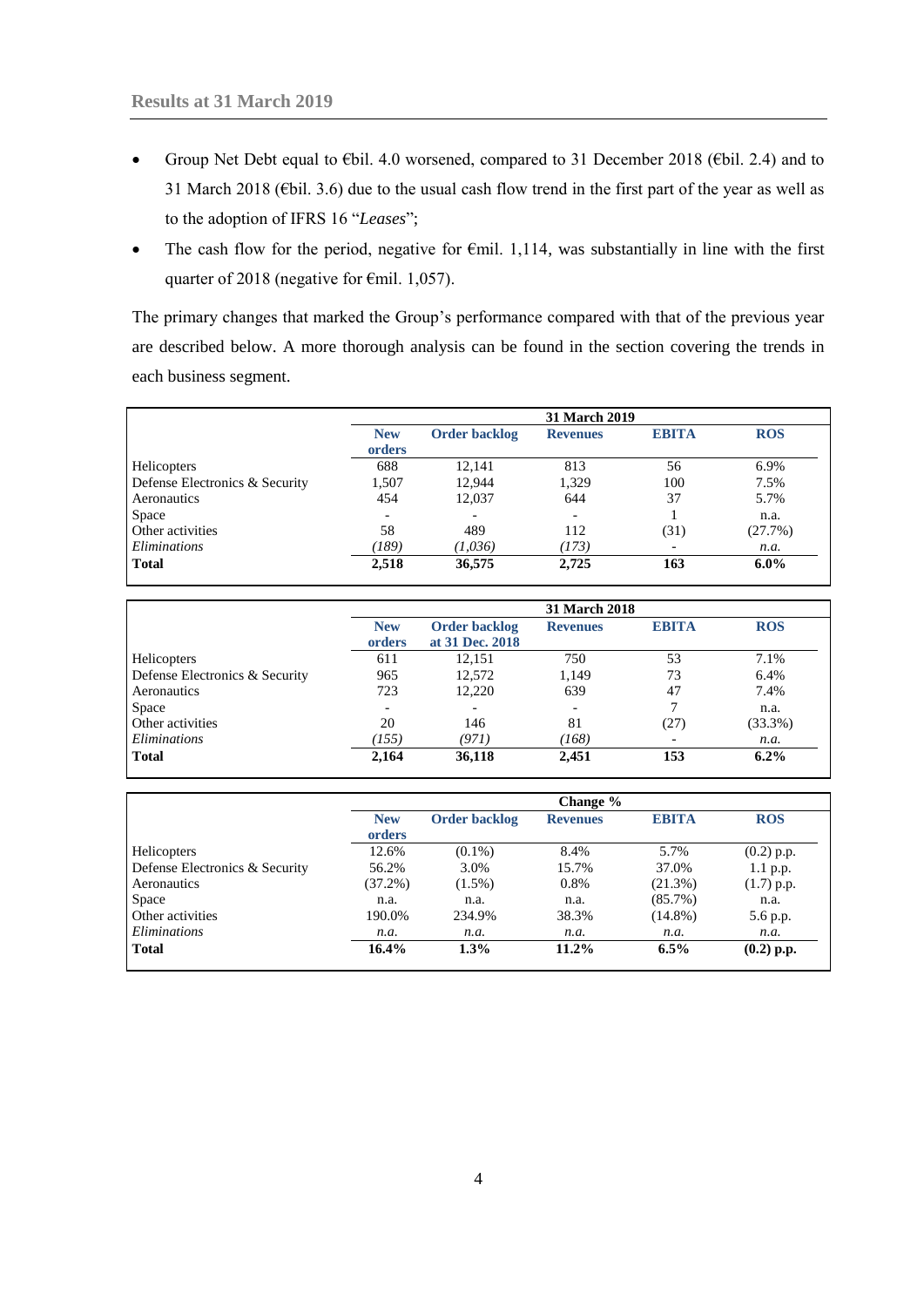#### *Commercial performance*

Compared to the first quarter of 2018, **new orders** showed a significant increase (16.4%) essentially in relation to the *Defense Electronics & Security* sector, which benefitted from important new orders mainly in Leonardo DRS and, to a lesser extent, in the *Helicopters* sector.

The book to bill ratio is slightly lower than 1. The order backlog ensures a coverage in terms of equivalent production equal to about three years.

\* \* \* \* \* \* \* \*

#### *Business performance*.

|                                                                                 | For the three months<br>ended 31 March |         | <b>Change</b> | % Change |
|---------------------------------------------------------------------------------|----------------------------------------|---------|---------------|----------|
| $(\epsilon$ millions)                                                           | 2019                                   | 2018    |               |          |
| Revenues                                                                        | 2,725                                  | 2,451   | 274           | 11.2%    |
| Purchases and personnel expenses                                                | (2,423)                                | (2,223) |               |          |
| Other net operating income/(expenses)                                           | (12)                                   |         |               |          |
| Equity-accounted strategic JVs                                                  | (10)                                   | 19      |               |          |
| Amortisation, depreciation and write-offs                                       | (117)                                  | (98)    |               |          |
| <b>EBITA</b>                                                                    | 163                                    | 153     | 10            | $6.5\%$  |
| <b>ROS</b>                                                                      | $6.0\%$                                | 6.2%    | (0.2) p.p.    |          |
| Restructuring costs                                                             |                                        | (8)     |               |          |
| Amortisation of intangible assets acquired as part of<br>business combinations  | (7)                                    | (24)    |               |          |
| <b>EBIT</b>                                                                     | 156                                    | 121     | 35            | 28.9%    |
| <b>EBIT</b> Margin                                                              | 5.7%                                   | 4.9%    | 0.8 p.p.      |          |
| Net financial income/(expenses)                                                 | (51)                                   | (66)    |               |          |
| Income taxes                                                                    | (28)                                   | (5)     |               |          |
| <b>Net Result before extraordinary transactions</b>                             | 77                                     | 50      | 27            | 54.0%    |
| Net result related to discontinued operations and<br>extraordinary transactions |                                        |         |               |          |
| Net profit/(loss) for the period attributable to:                               | 77                                     | 50      | 27            | 54.0%    |
| - owners of the parent                                                          | 77                                     | 50      |               |          |
| - non-controlling interests                                                     |                                        |         |               |          |

**Revenues** showed, compared to the first quarter of 2018, an increase (+11.2%) mainly related to the *Defense Electronics & Security* sector, for higher activities in Leonardo DRS and within the *Airborne Systems*, in addition to the higher activities on government programmes of the *Helicopters*  sector.

**EBITA** equal to  $\epsilon$ mil. 163 (with a ROS of 6.0%) showed an improvement compared to the first quarter of 2018 ( $\epsilon$ mil. 153 - ROS of 6.2%), despite the decline in the result posted by the GIE-ATR Consortium*,* penalised by lower deliveries.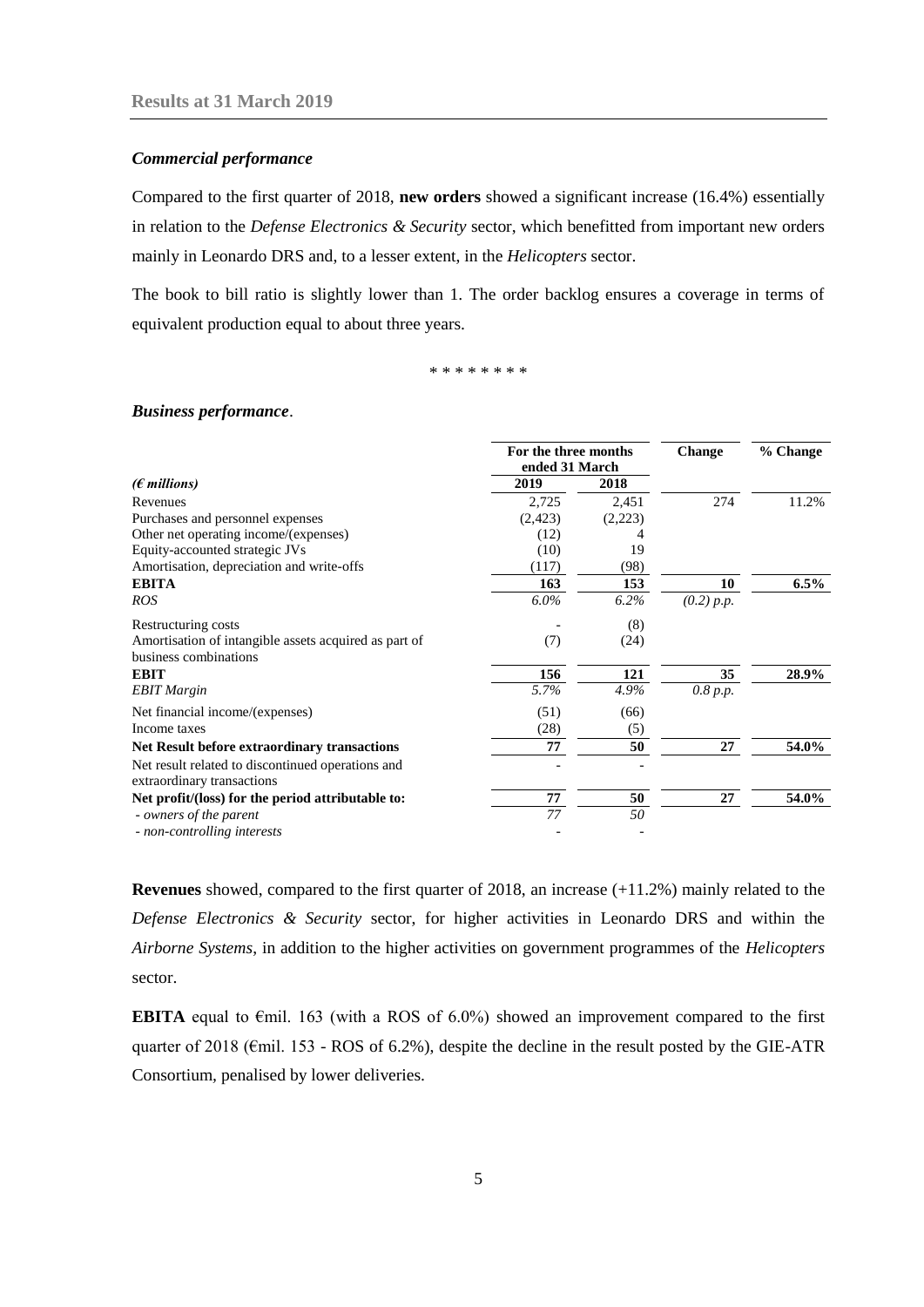**EBIT**, equal to €mil. 156 showed, compared to the first quarter of 2018 (€mil. 121), an improvement by €mil. 35 (+29%), due to an improved EBITA and also to the decrease in restructuring costs and in the amortisation of assets deriving from the business combination of DRS.

The **Net result before extraordinary transactions**, equal to the **Net Result** (€mil. 77) benefitted, compared to the first quarter of 2018, from an improved operating result and the reduced financial expense, partially offset by the different tax burden.

\* \* \* \* \* \* \* \*

#### *Financial performance*

|                                                      | For the three months<br>ended 31 March |         | <b>Change</b> | % Change  |  |
|------------------------------------------------------|----------------------------------------|---------|---------------|-----------|--|
| $(\epsilon$ millions)                                | 2019                                   | 2018    |               |           |  |
| Cash flows used in operating activities              | (1,079)                                | (1,017) |               |           |  |
| Dividends received                                   | 90                                     | 125     |               |           |  |
| Cash flows from ordinary investing activities        | (125)                                  | (165)   |               |           |  |
| <b>Free Operating Cash Flow (FOCF)</b>               | (1,114)                                | (1,057) | (57)          | $(5.4\%)$ |  |
| Strategic investments                                | (34)                                   | (10)    |               |           |  |
| Change in other investing activities                 | (24)                                   | (5)     |               |           |  |
| Net change in loans and borrowings                   | 128                                    | 10      |               |           |  |
| Net increase (decrease) in cash and cash equivalents | (1,044)                                | (1,062) |               |           |  |
| Cash and cash equivalents at 1 January               | 2.049                                  | 1,893   |               |           |  |
| Exchange rate differences and other changes          | 6                                      | (6)     |               |           |  |
| Cash and cash equivalents at 31 March                | 1,011                                  | 825     |               |           |  |

**FOCF** in the first quarter of 2019 was negative for  $\epsilon$ mil. 1,114 (negative for  $\epsilon$ mil. 1,057 in the first quarter of 2018), in line with the usual interim trend that is characterised by significant cash absorptions in the first part of the year. Strategic transactions of the period reflected the cash out linked to the closing of the transaction regarding Vitrociset, net of the cash acquired.

The **Group Net Debt**, equal to €mil. 4,016, increased compared to 31 December 2018 (€mil. 2,351) mainly as a result of the recognition at 1 January 2019 of financial liabilities deriving from the application of IFRS 16, of the negative FOCF performance and of the impact on the net financial position of the transaction regarding Vitrociset. Changes in the Group Net Debt are shown below: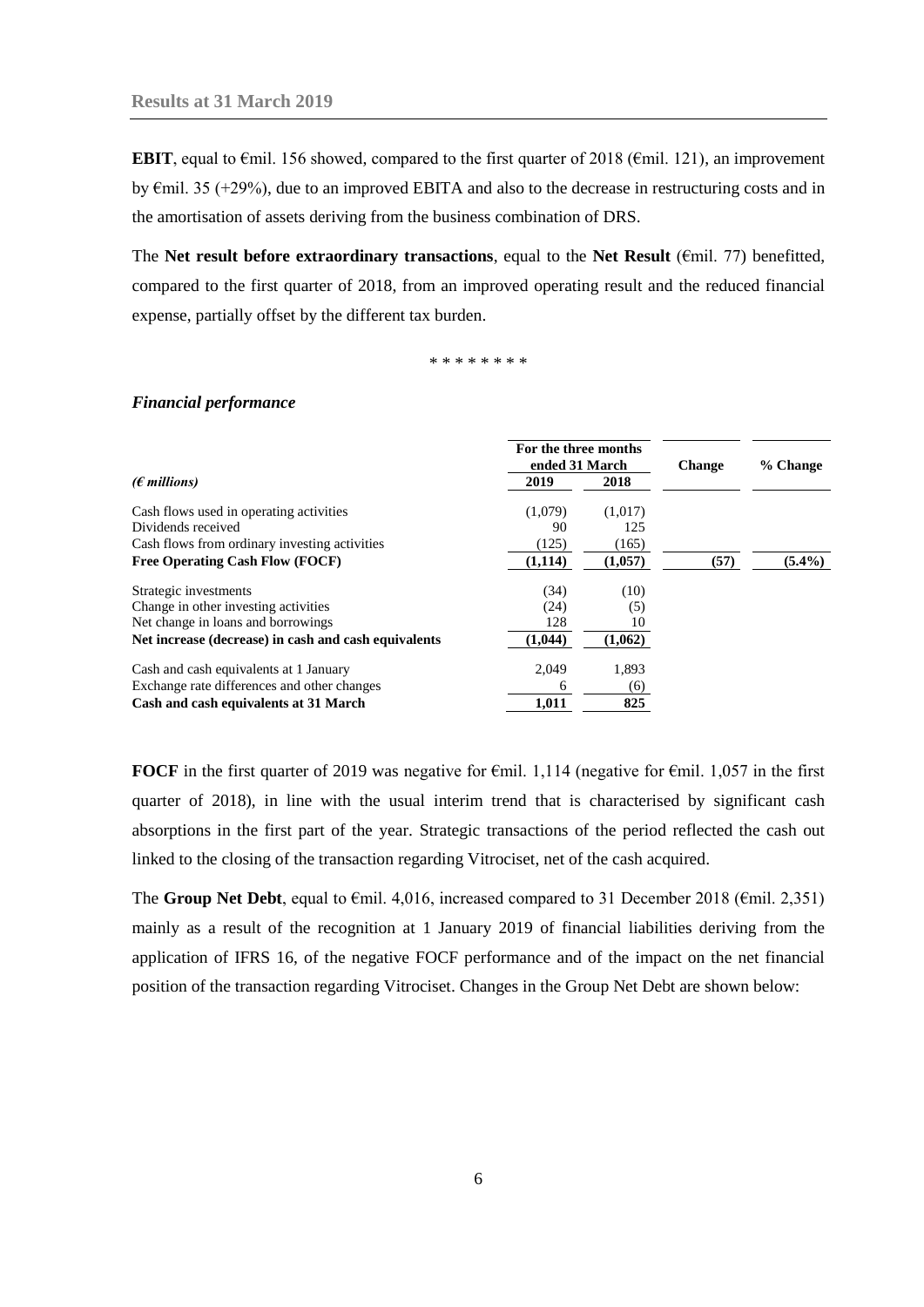

**Net invested capital** showed, compared to 31 December 2018, a significant increase that, in addition to the seasonal trend of the cash flows, was attributable to the effect deriving from the adoption, starting from 1 January 2019, of IFRS 16 "*Leases*".

|                                                  | <b>31 March 2019</b> | 31 December 2018 | 31 March 2018 |
|--------------------------------------------------|----------------------|------------------|---------------|
| $(\epsilon$ millions)                            |                      |                  |               |
| Non-current assets                               | 12,369               | 11,824           | 11,559        |
| Non-current liabilities                          | (2,595)              | (2,611)          | (2,714)       |
| <b>Capital assets</b>                            | 9,774                | 9,213            | 8,845         |
| Inventories                                      | 862                  | (78)             | 207           |
| Trade receivables                                | 3,054                | 2,936            | 3,061         |
| Trade payables                                   | (3,016)              | (3,028)          | (2,861)       |
| <b>Working capital</b>                           | 900                  | (170)            | 407           |
| Provisions for short-term risks and charges      | (1,107)              | (1, 125)         | (753)         |
| Other net current assets (liabilities)           | (849)                | (1,064)          | (724)         |
| Net working capital                              | (1,056)              | (2,359)          | (1,070)       |
| Net invested capital                             | 8,718                | 6,854            | 7,775         |
| Equity attributable to the Owners of the Parent  | 4,699                | 4,499            | 4,165         |
| Equity attributable to non-controlling interests | 10                   | 11               | 15            |
| Equity                                           | 4,709                | 4,510            | 4,180         |
| <b>Group Net Debt</b>                            | 4,016                | 2,351            | 3,595         |
| Net (assets)/liabilities held for sale           | 7                    | 7                |               |

\* \* \* \* \* \* \* \*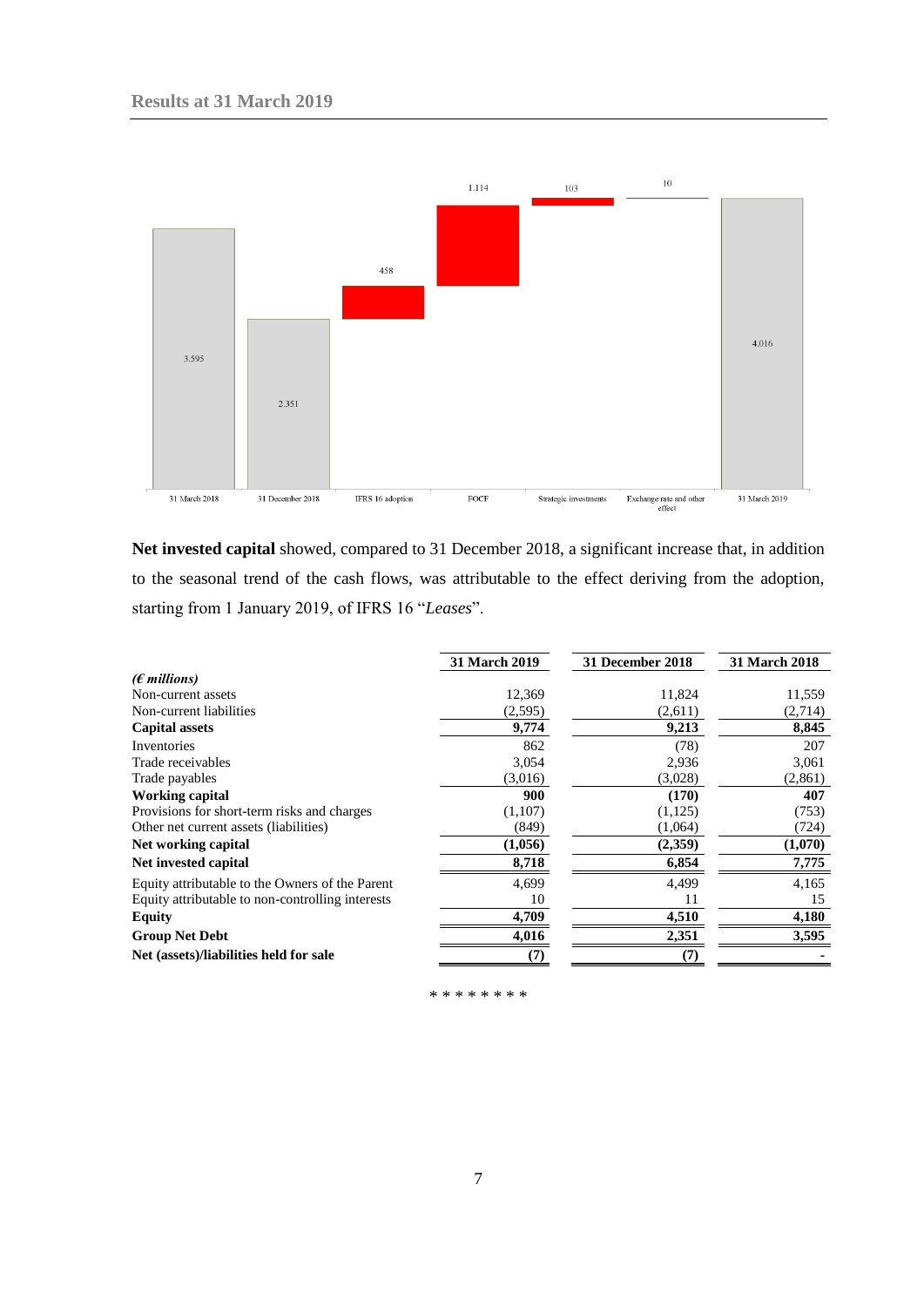Below are the key performance indicators by sector:

#### **Helicopters**

The performance of the first quarter of 2019 confirmed the efficacy of the path taken last year, highlighting, in comparison with the same period of the prior year, an increase in New Orders and Revenues and a profitability in line with the first quarter of 2018 and with the 2019 expectations.

New orders. These increased compared to the first quarter of 2018, mainly for the acquisition of the contract related to the supply of 23 NH90 tactical helicopters for the Spanish Ministry of Defence. Among the other acquisitions in this quarter, note the various orders related to the Customer Support and Training activities.

Revenues. They increased as a result of the higher activities on governmental programmes that more than offset the effect deriving from the postponement of some deliveries of helicopters for civil customers (in the first quarter of 2019 a total of 19 deliveries of new helicopters were recorded compared to 29 of the first quarter of 2018).

EBITA. The increase compared to the first quarter of 2018 was due to higher revenues achieved.

### **Defense Electronics & Security**

The first quarter of 2019 was characterised by a good performance both from a business and results of operations point of view, with increasing orders, revenues and profits compared to the same period of the prior year.

Below is a breakdown of the Key Performance Indicators of the sector: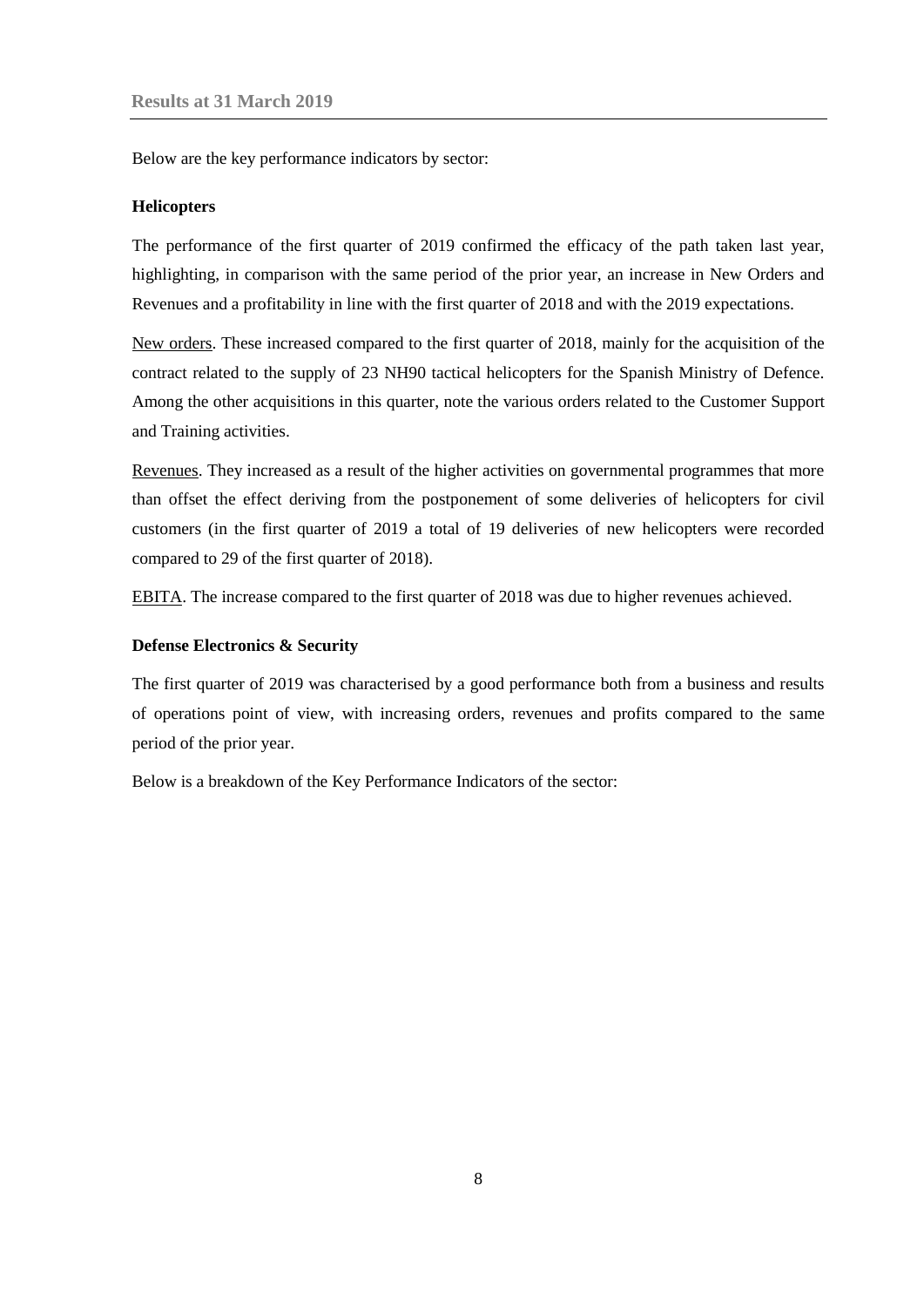| <b>31 March 2019</b> | <b>New</b><br>orders | <b>Revenues</b> | <b>EBITA</b>             | <b>ROS</b> |
|----------------------|----------------------|-----------------|--------------------------|------------|
| <b>DES</b> Europe    | 823                  | 874             | 76                       | 8.7%       |
| Leonardo DRS         | 687                  | 461             | 24                       | 5.2%       |
| Eliminations         | (3)                  | (6)             | $\overline{\phantom{a}}$ | n.a.       |
| <b>Total</b>         | 1,507                | 1,329           | 100                      | 7.5%       |
| 31 March 2018        | <b>New</b><br>orders | <b>Revenues</b> | <b>EBITA</b>             | <b>ROS</b> |
| <b>DES</b> Europe    | 622                  | 789             | 55                       | 7.0%       |
| Leonardo DRS         | 345                  | 370             | 18                       | 4.9%       |
| Eliminations         | (2)                  | (10)            |                          | n.a.       |
| <b>Total</b>         | 965                  | 1,149           | 73                       | $6.4\%$    |
| Change %             | <b>New</b><br>orders | <b>Revenues</b> | <b>EBITA</b>             | <b>ROS</b> |
| DES Europe           | 32.3%                | 10.8%           | 38.2%                    | 1.7 p.p.   |
| Leonardo DRS         | 99.1%                | 24.6%           | 33.3%                    | 0.3 p.p.   |
| Eliminations         | n.a.                 | n.a.            | n.a.                     | n.a.       |
| <b>Total</b>         | 56.2%                | 15.7%           | 37.0%                    | 1.1 p.p.   |

*Average €/USD exchange rate: 1.1357 (first quarter of 2019) and 1.2295 (first quarter of 2018).*

New Orders: These increased considerably compared to the first quarter of 2018, in particular thanks to higher orders recorded by the subsidiary Leonardo DRS and by some businesses within the Defense Electronics & Security sector. Among the main orders in the period, note the order of Leonardo DRS within the Land Electronics business, for the production of new generation US Army mission command computing systems named Mounted Family of Computer Systems (MFoCS) II. As regards the Automation business, note the orders for the renewal of the baggage handling system for the international airport of Geneva and for that of Athens.

Revenues. These increased compared to 2018, mainly for higher activities in Leonardo DRS and within the Airborne Systems.

EBITA. It increased compared to the first quarter of 2018 as a result of higher volumes and improved profitability recorded in all the business areas.

Below are Leonardo DRS Key Performance Indicators in USD:

|                         | New orders | <b>Revenues</b> | <b>EBITA</b> | ROS  |
|-------------------------|------------|-----------------|--------------|------|
| DRS (\$mil.) March 2019 | 780        | 524             |              | 5.2% |
| DRS (\$mil.) March 2018 | 424        | 455             | า^           | 4.9% |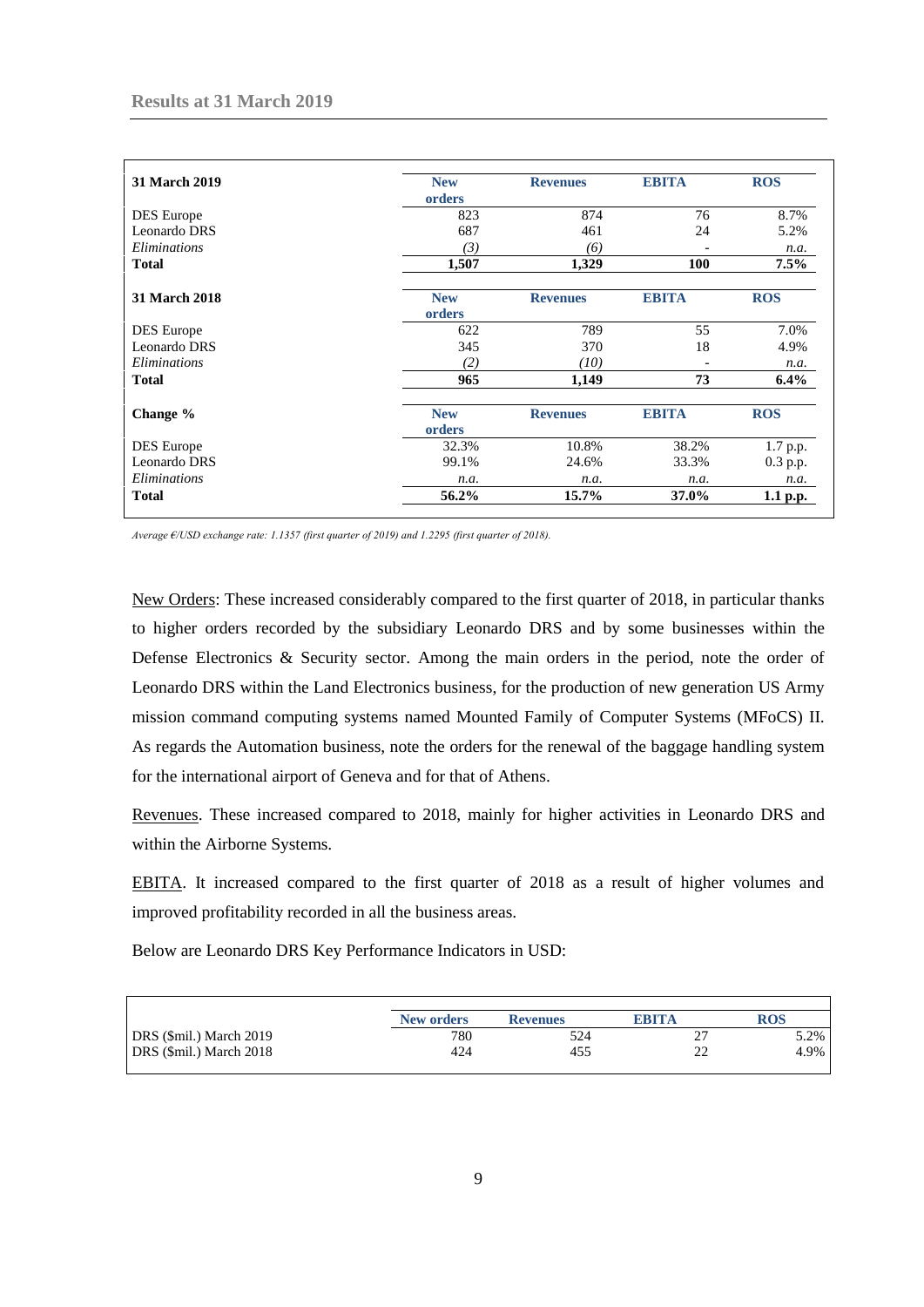#### **Aeronautics**

During the first quarter of 2019 new orders were gained for €mil. 454, mainly related to the *Aircraft*  Division.

From a production point of view, 40 deliveries were made for fuselage sections and 16 stabilisers for the B787 programme (compared to 35 fuselages and 20 stabilisers delivered in the first quarter of 2018) and also 17 deliveries of fuselages for the ATR programme (20 delivered in the first quarter of 2018). For the military programmes, 8 wings were delivered to Lockheed Martin for the F-35 programme.

New orders**.** These decreased compared to the first quarter of 2018 due to the decline reported in the *Aerostructures* Division, which had benefitted from the acquisition of considerable orders for the B787 and ATR programmes. Among the main acquisitions in the first quarter of 2019 note:

- in the *Aircraft* Division, the orders received from the Eurofighter consortium for the supply of engineering services and support to the EFA aircraft fleet, from Lockheed Martin in relation to the F-35 programme and also other orders related to the logistic support to the C27J and ATR Maritime Patrol aircraft and trainers;
- in the *Aerostructures* Division, the orders received from Airbus in relation to the production on the A321 and A220 programmes.

Revenues. They were in line with the first quarter of 2018 as a whole.

EBITA*.* The decrease compared to the first quarter of 2018 was mainly due to the effect of the lower result of the GIE-ATR consortium, penalised by the lower deliveries made in the period and by the different mix, partially offset by the improvement recorded in the *Aircraft* Division, which confirmed excellent profitability levels, and in the *Aerostructures* Division, whose performance has started to benefit from the industrial process efficiency actions.

#### **Space**

The lower result of the first quarter of 2019 was attributable to the lower activities developed in the period in the manufacturing segment, in particular for satellite telecommunications, and to higher costs for the development of new generation satellite platforms.

\* \* \* \* \* \* \* \*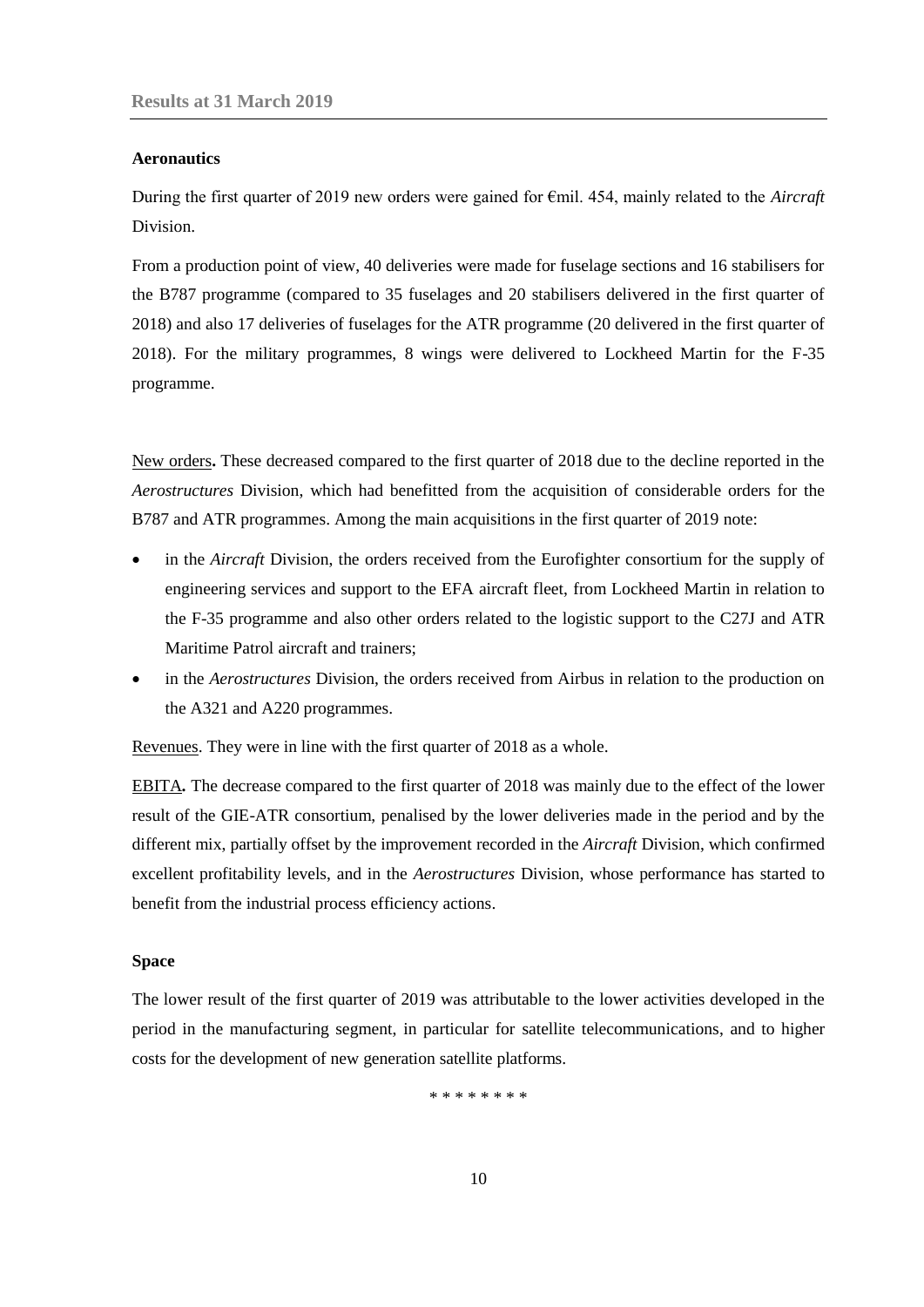#### <span id="page-10-0"></span>*Outlook*

In consideration of the results achieved in the first quarter of 2019 and of the expectations for the following ones, we confirm the guidance for the entire year that was made at the time of the preparation of the financial statements at 31 December 2018.

\* \* \* \* \* \* \* \*

# <span id="page-10-1"></span>**Main transactions of the first three months of 2019 significant events occurred after the period-end**

*Industrial transactions:* On 31 January 2019 Leonardo, as all required conditions were met including Golden Power and Antitrust approvals, signed the closing of the acquisition of 98.54% in Vitrociset.

Furthermore, on 25 March 2019, Leonardo signed an arrangement with the Algerian Ministry of National Defence for the establishment of a joint venture for the local assembly of the Leonardo helicopters, their sale and the supply of related services for various applications.

*Financial transactions*. During the first quarter of 2019, the Group did not finalise any new transactions on the capital market.

\* \* \* \* \* \* \* \*

#### <span id="page-10-2"></span>**Explanatory notes**

This interim reporting that has been approved today by the Board of Directors, was made available to the public at the registered office, with Borsa Italiana S.p.A., on the Company website [\(www.leonardocompany.com,](http://www.leonardocompany.com/) in the section Investors/Results and Reports), as well as on the website of the authorised storage mechanism NIS-Storage [\(www.emarketstorage.com\)](http://www.emarketstorage.com/).

As previously indicated, note that starting from 1 January 2019 the Group adopted IFRS 16 "Leases", the effects of which are reported in Annex 3. Except for such standards, the accounting policies, measurement criteria and consolidation methods used for this interim reporting at 31 March 2019, which should be read in conjunction with the 2018 annual consolidated financial statements,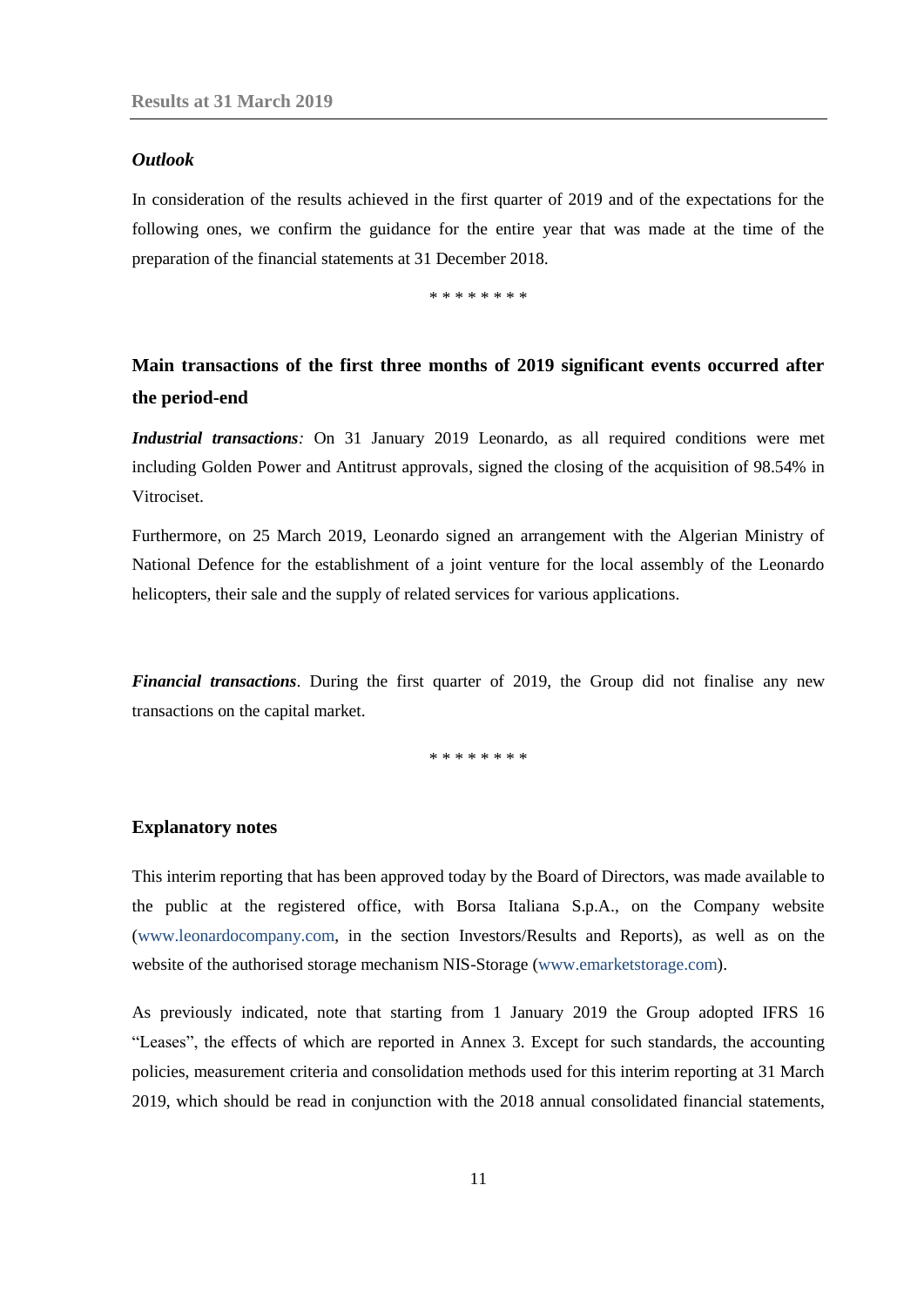are unchanged from those of the 2018 annual consolidated financial statements (except for those specifically applicable to interim financial reports) and the interim reporting at 31 March 2018.

This interim reporting, approved by the Board of Directors on 8 May 2019, was not subject to any statutory review.

## <span id="page-11-0"></span>**1. FINANCIAL INCOME AND EXPENSES**

|                                                         | For the three months ended 31 March |      |  |  |
|---------------------------------------------------------|-------------------------------------|------|--|--|
|                                                         | 2019                                | 2018 |  |  |
| Interest                                                | (43)                                | (45) |  |  |
| Commissions                                             | (3)                                 | (10) |  |  |
| Fair value gains (losses) through profit or loss        |                                     | (4)  |  |  |
| Premiums (paid) received on forwards                    | (8)                                 |      |  |  |
| Exchange rate differences                               |                                     |      |  |  |
| Other financial income and expenses                     | (8)                                 | (10) |  |  |
| Share of profits/(losses) of equity-accounted investees |                                     |      |  |  |
|                                                         | (51)                                | (66) |  |  |

## <span id="page-11-1"></span>**2. LOANS AND BORROWINGS**

The Group Net Debt breaks down as follows:

| $(\epsilon$ millions)                               | 31 March<br>2019 | of<br>which<br>current | 31<br><b>December</b><br>2018 | οf<br>which<br>current | 31 March<br>2018 | of which<br>current |
|-----------------------------------------------------|------------------|------------------------|-------------------------------|------------------------|------------------|---------------------|
| <b>Bonds</b>                                        | 3.112            | 356                    | 3.154                         | 408                    | 3,576            | 541                 |
| Bank debt                                           | 755              | 116                    | 721                           | 70                     | 270              | 82                  |
| Cash and cash equivalents                           | (1,011)          | (1,011)                | (2,049)                       | (2,049)                | (825)            | (825)               |
| Net bank debt and bonds                             | 2,856            |                        | 1,826                         |                        | 3,021            |                     |
| Securities                                          |                  |                        |                               |                        | (3)              |                     |
| Current loans and receivables from related          |                  |                        |                               |                        |                  |                     |
| parties                                             | (111)            | (111)                  | (153)                         | (153)                  | (83)             | (83)                |
| Other current loans and receivables                 | (39)             | (39)                   | (32)                          | (32)                   | (42)             | (42)                |
| <b>Current loans and receivables and securities</b> | (150)            |                        | (185)                         |                        | (128)            |                     |
| Non current financial receivables from Superjet     | (25)             |                        | (25)                          |                        | (48)             |                     |
| Hedging derivatives in respect of debt items        | (13)             | (13)                   | (3)                           | (3)                    | (4)              | (4)                 |
| Related-party loans and borrowings                  | 740              | 703                    | 669                           | 669                    | 679              | 679                 |
| Other loans and borrowings                          | 608              | 177                    | 69                            | 43                     | 75               | 46                  |
| <b>Group Net Debt</b>                               | 4.016            |                        | 2.351                         |                        | 3,595            |                     |

*The reconciliation with the net financial position required by Consob Communication no. DEM/6064293 of 28 July 2006 is provided in Annex 2.* 

For an analysis on the clauses related to the existing bonds (financial covenant, negative pledge and cross default) reference is made to what reported in the consolidated financial statements as at 31 December 2018.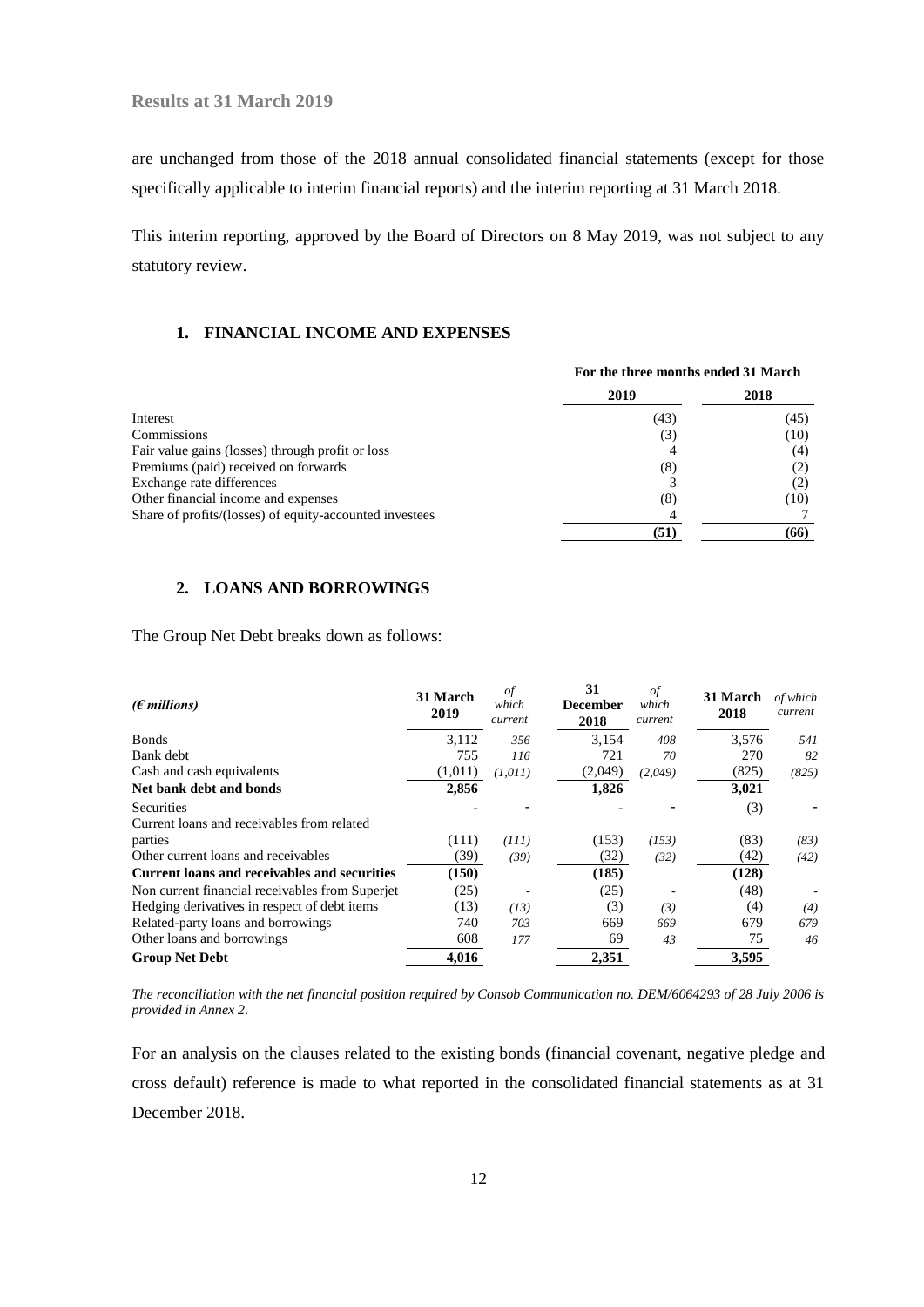#### **3. CONTINGENT LIABILITIES**

<span id="page-12-0"></span>For details reference should be made to the information provided in the Annual Financial Report at 31 December 2018.

Note that in the first quarter 2019, with reference to the criminal proceedings relating to the accident that occurred in Santhià on 30 October 2015, which are pending before the Vercelli Public Prosecutor's Office against three former employees of AgustaWestland S.p.A. (who are currently working for Leonardo – Helicopters Division) and an employee of AgustaWestland Philadelphia Corporation for the crime referred to in Article 449 of the Italian Criminal Code in relation to Articles 428 and 589 of the Italian Criminal Code, on 16 April 2019 the Judge for Pre-trial Hearing ordered the committal for trial of all the individuals involved.

> For the Board of Directors The Chairman Giovanni De Gennaro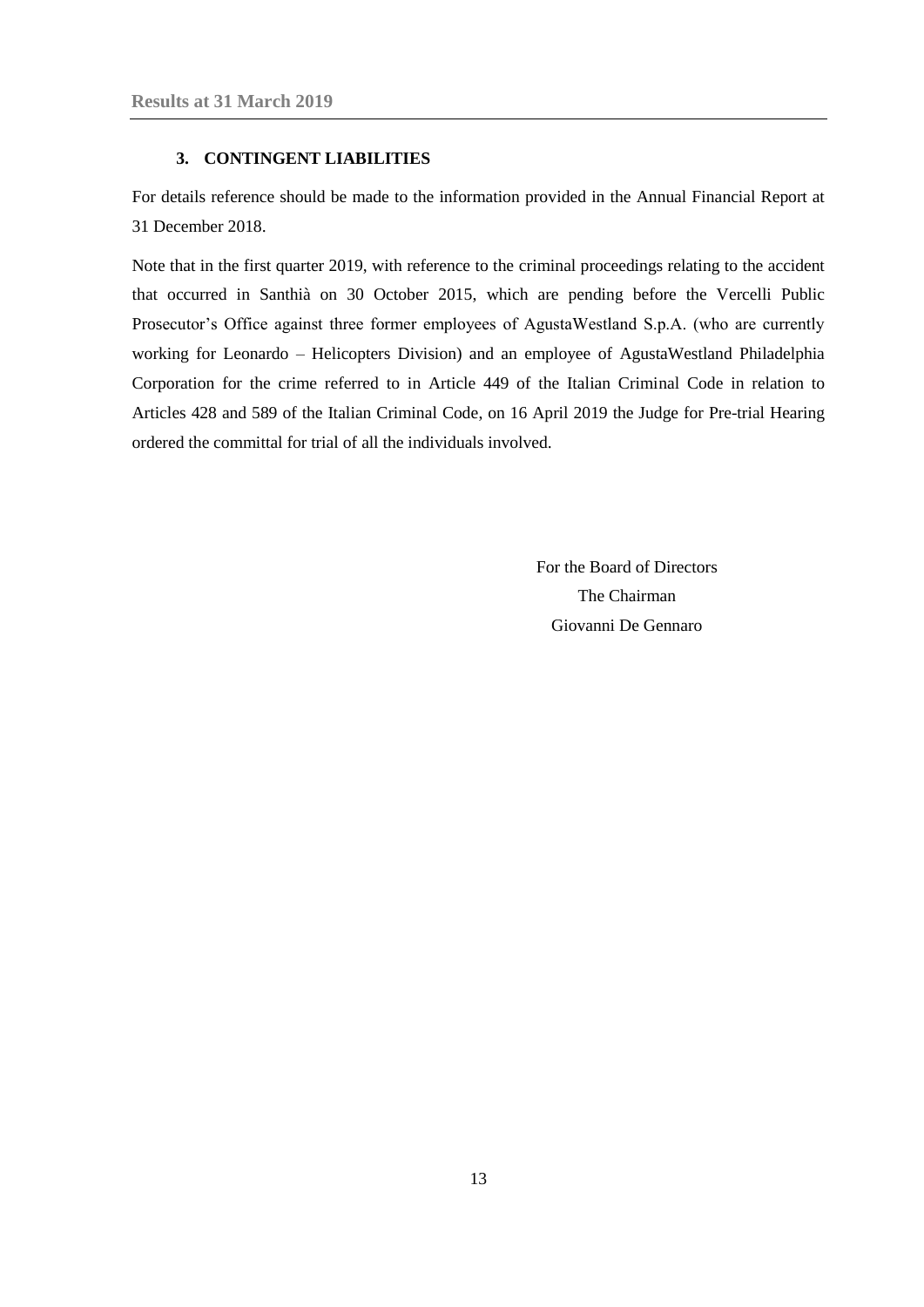# <span id="page-13-0"></span>**Annex 1: Scope of consolidation**

Below are the changes in the scope of consolidation at 31 March 2019 in comparison with 31 March 2018:

| <b>COMPANY</b><br>Companies which entered the scope of consolidation: | <b>EVENT</b>              | <b>MONTH</b>           |
|-----------------------------------------------------------------------|---------------------------|------------------------|
| Torpedo South Africa (PTY) Ltd<br>Leonardo International Spa          | purchase<br>incorporation | April 2018<br>May 2018 |
| Vitrociset Group                                                      | purchase                  | January 2019           |
| LEONARDO Poland SP. Z O.O.                                            | incorporation             | March 2019             |
| UTM Systems & Services S.r.l.                                         | become operational        | February 2019          |
| Companies which left the scope of consolidation:                      |                           |                        |
| ZAO Artetra                                                           | deconsolidated            | April 2018             |
| Indian Rotorcraft Ltd                                                 | sold                      | May 2018               |
| Agusta Westland Politecnico Advanced Rotorcraft Center                | deconsolidated            | June 2018              |
| $S.C. a R.L. (in lig.)$                                               |                           |                        |
| Zaklad Obrobki Plastycznej SP. Z O.O.                                 | sold                      | December 2018          |
| Aviation Training International Ltd                                   | sold                      | December 2018          |

## **Companies which changed their name:**

| Old name                              | New name                          | <b>Month</b>   |
|---------------------------------------|-----------------------------------|----------------|
|                                       |                                   |                |
| <b>PCA Electronic Test Ltd</b>        | <b>LEONARDO</b> International Ltd | April 2018     |
| S.C. Elettra Communications S.A.      | LEONARDO Romania Aerospace,       | May 2018       |
|                                       | Defence & Security S.A.           |                |
| <b>SELEX ES Technologies Ltd</b>      | LEONARDO Technologies &           | August 2018    |
|                                       | Services Ltd                      |                |
| <b>SELEX ES GmbH</b>                  | LEONARDO Germany GmbH             | September 2018 |
| Alenia North America-Canada Co.       | LEONARDO Canada Co.               | November 2018  |
| Oto Melara Iberica S.A.U.             | LEONARDO Hispania S.A.U.          | November 2018  |
| Agusta Westland Portugal S.A.         | LEONARDO Portugal S.A.            | December 2018  |
| Agusta Aerospace Services A.A.S. S.A. | LEONARDO Belgium S.A.             | January 2019   |

\* \* \* \* \* \* \* \* \*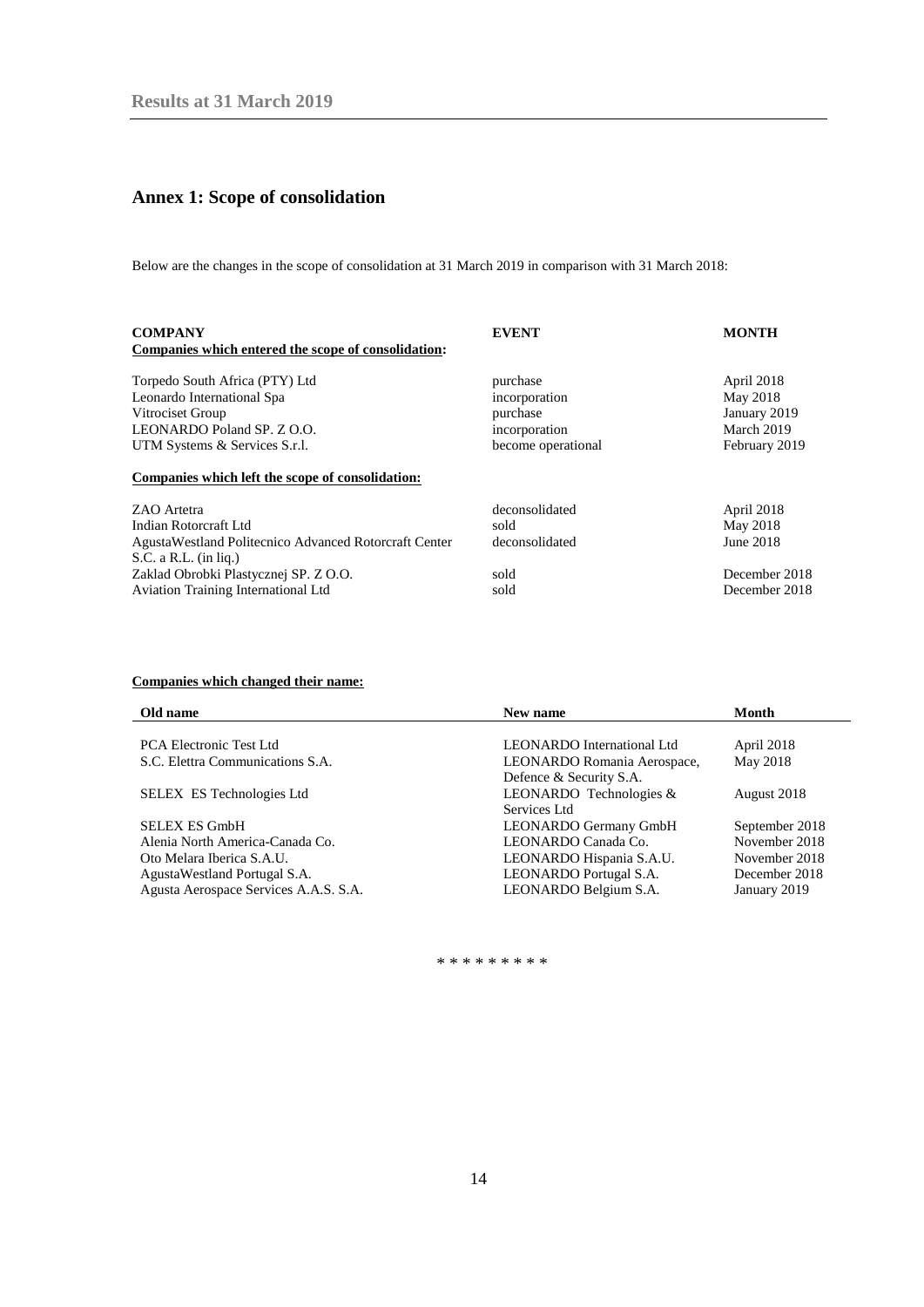#### <span id="page-14-0"></span>**Annex 2: "Non-GAAP" performance indicators**

Leonardo Management assesses the Group's performance and that of its business segments based on a number of indicators that are not envisaged by the IFRSs. Specifically, EBITA is used as the primary indicator of profitability, since it allows us to analyse the Group's marginality by eliminating the impact of the volatility associated with non-recurring items or items unrelated to ordinary operations.

As required by CESR/05-178b Recommendation, below is a description of the components of each of these indicators:

- **New orders**: this includes sales contracts signed with customers in the period, which provide for the counterparties' obligation to comply therewith.
- **Order backlog***:* this figure is the sum of the order backlog for the preceding period and new orders, less revenues during the reference period.
- **EBITDA**: this is given by EBITA, as defined below, before amortisation, depreciation, impairment losses (net of those relating to goodwill or classified among "non-recurring costs") and value adjustments.
- **EBITA:** it is arrived at by eliminating from EBIT, as defined below, the following items:
	- any impairment in goodwill;
	- amortisation and impairment, if any, of the portion of the purchase price allocated to intangible assets as part of business combinations, as required by IFRS 3;
	- restructuring costs that are a part of defined and significant plans. This item includes personnel costs as well as any and all other costs deriving from the reorganisation (e.g. impairment of assets, costs for the closure of sites, relocation costs, etc.);
	- other exceptional costs or income, i.e. connected to particularly significant events that are not related to the ordinary performance of the business.

EBITA is then used to calculate return on sales (ROS) and return on investment (ROI).

A reconciliation of Income before tax and financial expense, EBIT and EBITA is shown below:

| $(\epsilon$ millions)                                          | For the three months ended 31 March |      |
|----------------------------------------------------------------|-------------------------------------|------|
|                                                                | 2019                                | 2018 |
| Income before tax and financial expenses                       | 166                                 | 102  |
| Equity-accounted strategic JVs                                 | (10)                                | 19   |
| <b>EBIT</b>                                                    | 156                                 | 121  |
| Amortisation of intangible assets acquired as part of business |                                     |      |
| combinations                                                   |                                     | 24   |
| Restructuring costs                                            |                                     | 8    |
| Non-recurring (income) expense                                 |                                     |      |
| <b>EBITA</b>                                                   | 163                                 | 153  |

- **Return on Sales** (ROS): this is calculated as the ratio of EBITA to revenue.
- **EBIT**: this is obtained by adding to EBIT (defined as earnings before "financial income and expense", "share of profit (loss) of equity-accounted investees", "income taxes" and "result from discontinued operations") the Group's share of profit in the results of its strategic Joint Ventures (ATR, MBDA, Thales Alenia Space and Telespazio), reported in the "share of profits (losses) of equity-accounted investees".
- **Net result before extraordinary transactions:** this is the Net Result before the result from discontinued operations and the effects of the extraordinary transactions (acquisitions and disposals).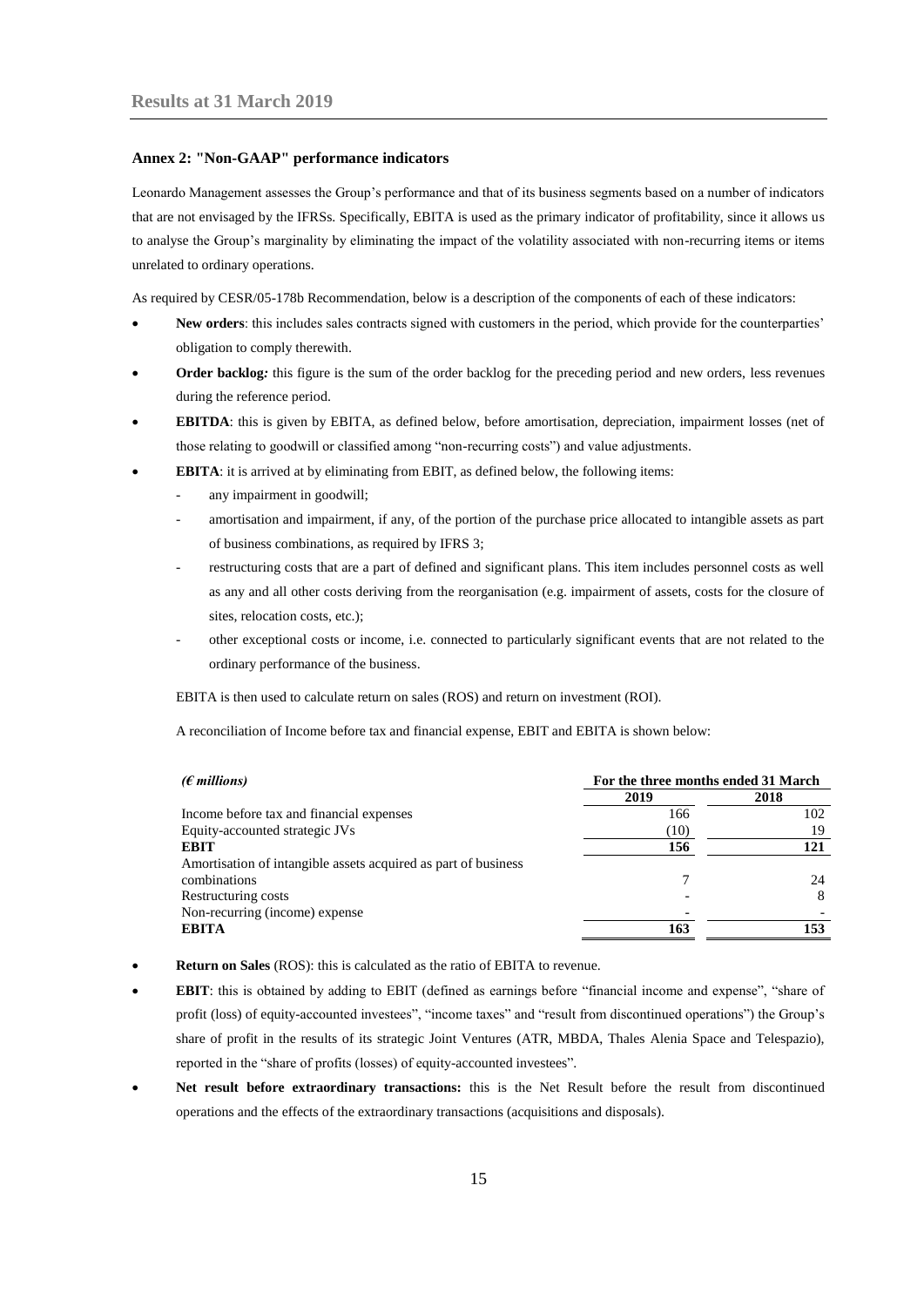**Group Net Debt**: this includes cash, financial receivables and current securities, net of (current and non-current) loans and borrowings and of the fair value of derivatives covering financial debt items, as well as the main noncurrent receivables. In particular, the Group Net Debt included the financial receivable (backed by bank guarantees) from SuperJet which will be repaid within 2020 based on the arrangements for the rescheduling of the Group's participation in this programme. The reconciliation with the net financial position required by the Consob communication no. DEM/6064293 of 28 July 2006 is reported below:

|                                                 | 31 March 2019 | эт ресениет<br>2018 |
|-------------------------------------------------|---------------|---------------------|
| Net financial debt com. CONSOB no. DEM/6064293  | 4.054         | 2,379               |
| Hedging derivatives in respect of debt items    | (13)          |                     |
| Non current financial receivables from Superjet | (25)          | (25)                |
| Group net debt (KPI)                            | 4.016         | 2.351               |

*31 March 2019 31 December* 

Below is the financial information required under Consob communication DEM/6064293 of 28 July 2006:

|                                                                               | 31 March<br>2019 | of which with<br>related<br>parties | <b>31 December</b><br>2018 | of which with<br>related<br>parties |
|-------------------------------------------------------------------------------|------------------|-------------------------------------|----------------------------|-------------------------------------|
| Liquidity                                                                     | (1,011)          |                                     | (2,049)                    |                                     |
| <b>Current loans and receivables</b>                                          | (150)            | (III)                               | (185)                      | (153)                               |
| Current bank loans and borrowings<br>Current portion of non-current loans and | 116              |                                     | 70                         |                                     |
| borrowings                                                                    | 356              |                                     | 408                        |                                     |
| Other current loans and borrowings                                            | 880              | 703                                 | 712                        | 669                                 |
| <b>Current financial debt</b>                                                 | 1,352            |                                     | 1,190                      |                                     |
| Net current financial debt (funds)                                            | 191              |                                     | (1,044)                    |                                     |
| Non-current bank loans and borrowings                                         | 639              |                                     | 651                        |                                     |
| Bonds issued                                                                  | 2,756            |                                     | 2,746                      |                                     |
| Other non-current loans and borrowings                                        | 468              | 37                                  | 26                         |                                     |
| Non-current financial debt                                                    | 3,863            |                                     | 3,423                      |                                     |
| Net financial debt                                                            | 4,054            |                                     | 2,379                      |                                     |

- **Free Operating Cash-Flow (FOCF)**: this is the sum of the cash flows generated by (used in) operating activities (excluding the changes in the Group Net Debt), the cash flows generated by (used in) ordinary investing activities (investment and divestment of intangible assets, property, plant and equipment, and equity investments, net of cash flows from the purchase or sale of equity investments that, due to their nature or significance, are considered "strategic investments") and dividends. The calculation of FOCF is presented in the reclassified statement of cash flows shown in the section "Group results and financial position".
- **Return on Investments (ROI)***:* this is calculated as the ratio of EBITA to the average net capital invested in the two comparative periods.
- **Return on Equity (ROE)***:* this is calculated as the ratio of the Net Result before extraordinary transactions for the financial period to the average value of equity in the two comparative periods.
- **Workforce:** the number of employees recorded in the register on the last day of the period.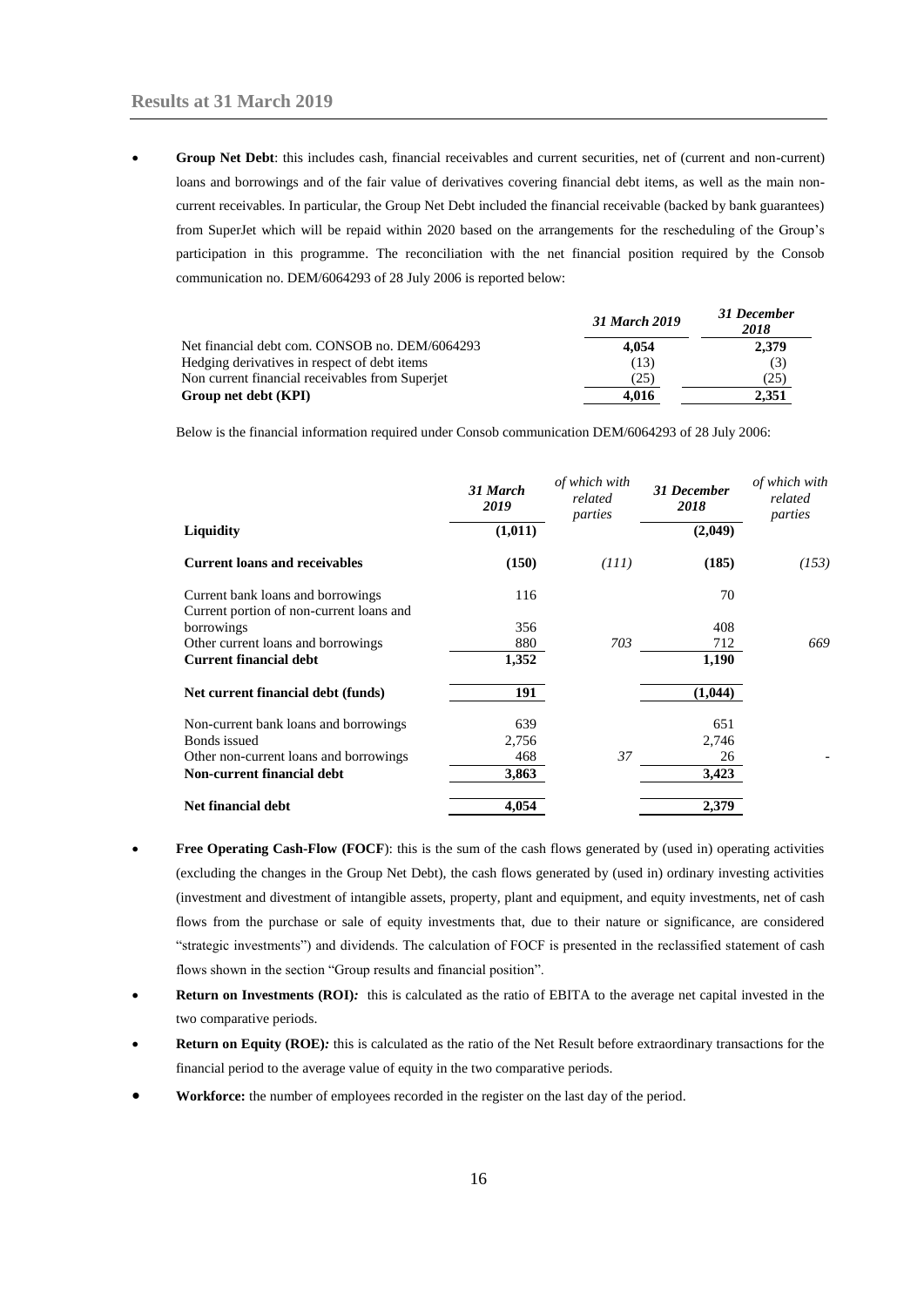#### \* \* \* \* \* \* \* \* \*

#### <span id="page-16-0"></span>**Annex 3: Application of the new accounting standard IFRS 16 ("Leases")**

Starting from 1 January 2019 the Group has adopted IFRS 16 "Leases", which redefines the recognition methods in the lessees financial statements, requiring a single accounting method for all types of contracts. The impacts on the lessees deriving from the application of the new standard are as follows:

- the recognition of non-current assets equal to the rights of use of tangible and intangible assets under existing lease agreements;
- the recognition of financial liabilities equal to the present value of future lease payments;

The Group has adopted this accounting standard using, during the first-time adoption, the "modified" approach, which does not provide for the redetermination of the comparative values. The effects deriving from the adoption of the new standard on the situation at 1 January 2019 were:

|                                         | 1 January 2019 |
|-----------------------------------------|----------------|
| Rights of use                           | 445            |
|                                         | 458            |
| Financial liabilities for leases        |                |
| Liabilities for deferred lease payments | (13)           |